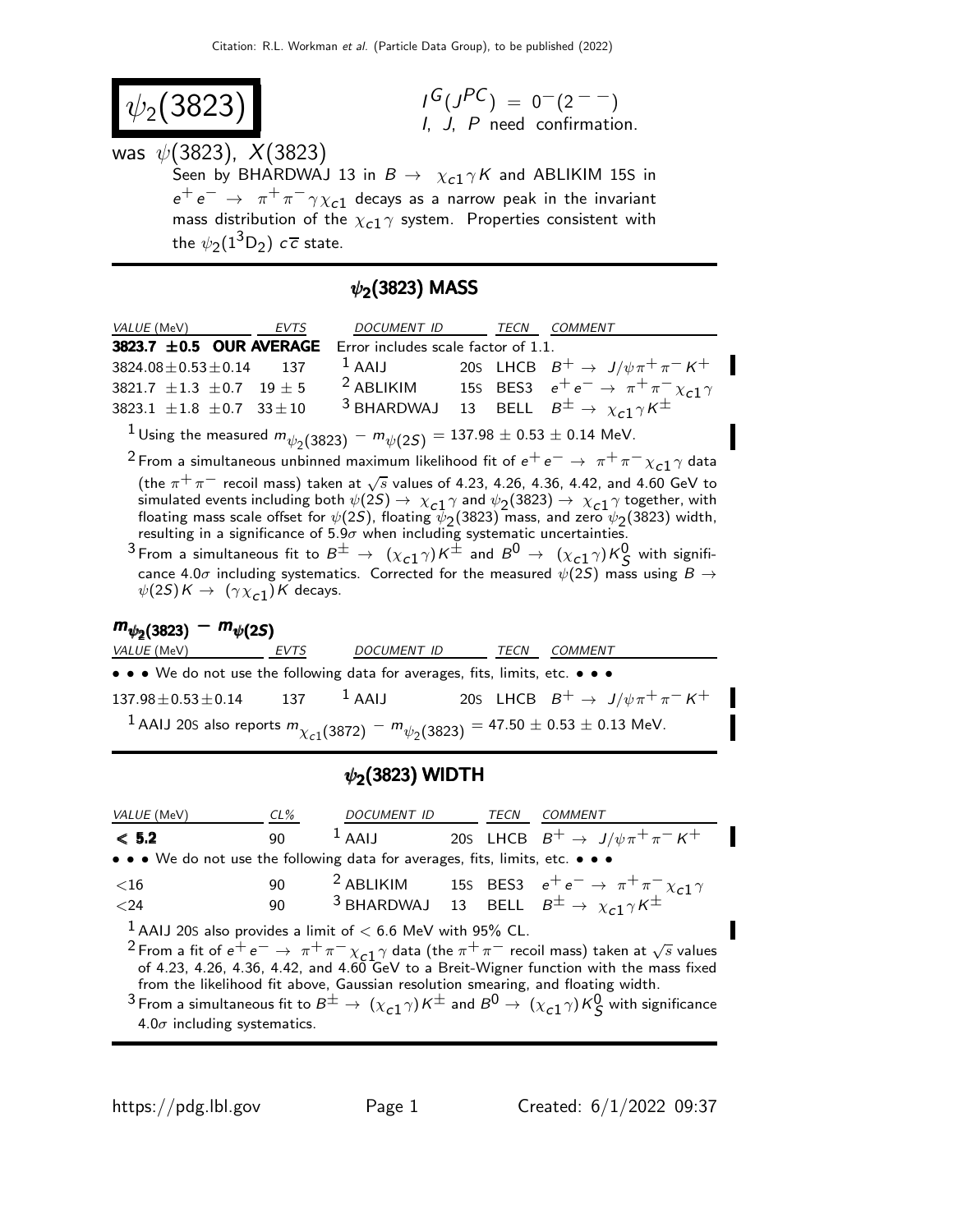#### $\psi_2$ (3823) DECAY MODES

Branching fractions are given relative to the one DEFINED AS 1.

|            | Mode                              | Fraction $(\Gamma_i/\Gamma)$                       | Confidence level |
|------------|-----------------------------------|----------------------------------------------------|------------------|
| $\Gamma_1$ | $J/\psi(1S)\pi^+\pi^-$            | ${<}0.06$                                          | 90%              |
|            | $\Gamma_2$ $J/\psi(15)\pi^0\pi^0$ | < 0.11                                             | 90%              |
| $\Gamma_3$ | $J/\psi(1S)\pi^0$                 | < 0.030                                            | 90%              |
| $\Gamma_4$ | $J/\psi(1S)\eta$                  | < 0.14                                             | 90%              |
| $\Gamma_5$ | $\chi$ <sub>c</sub> O $\gamma$    | < 0.24                                             | 90%              |
| $\Gamma_6$ | $\chi_{c1} \gamma$                | <b>DEFINED AS 1</b>                                |                  |
| $\Gamma$   | $\chi$ <sub>C</sub> $\gamma$      | $0.28 \begin{array}{c} +0.14 \\ -0.11 \end{array}$ |                  |

### $\psi_2$ (3823) BRANCHING RATIOS

| $\Gamma\left(J/\psi(1S)\pi^+\pi^-\right)/\Gamma_{\rm total}$                                                                                                                                                                                                      |             |                    |  |             |                                                                |
|-------------------------------------------------------------------------------------------------------------------------------------------------------------------------------------------------------------------------------------------------------------------|-------------|--------------------|--|-------------|----------------------------------------------------------------|
| VALUE                                                                                                                                                                                                                                                             | <b>EVTS</b> | DOCUMENT ID TECN   |  |             | <i>COMMENT</i>                                                 |
| • • • We do not use the following data for averages, fits, limits, etc. • • •                                                                                                                                                                                     |             |                    |  |             |                                                                |
| not seen<br>seen                                                                                                                                                                                                                                                  |             |                    |  |             | <sup>1</sup> ABLIKIM 210 BES3 $e^+e^- \rightarrow \pi^+\pi^-X$ |
| 137 ± 26 AAIJ 20S LHCB $B^+ \rightarrow J/\psi \pi^+ \pi^- K^+$<br><sup>1</sup> From a simultaneous unbinned maximum likelihood fit of the $\pi^+\pi^-$ recoil mass distri-<br>butions of seven decay channels in the process $e^+e^- \rightarrow \pi^+\pi^- X$ . |             |                    |  |             |                                                                |
| $\Gamma\left(\frac{J}{\psi(1S)}\pi^{+}\pi^{-}\right)/\Gamma\left(\chi_{c1}\gamma\right)$                                                                                                                                                                          |             |                    |  |             | $\Gamma_1/\Gamma_6$                                            |
| VALUE                                                                                                                                                                                                                                                             | $CL\%$      | <b>DOCUMENT ID</b> |  | <i>TECN</i> | COMMENT                                                        |
| < 0.06                                                                                                                                                                                                                                                            | 90          |                    |  |             | <sup>1</sup> ABLIKIM 210 BES3 $e^+e^- \rightarrow \pi^+\pi^-X$ |

<sup>1</sup> From a simultaneous unbinned maximum likelihood fit of the  $\pi^+\pi^-$  recoil mass distributions of seven decay channels in the process  $e^+e^- \rightarrow \pi^+\pi^-X$ .

| $\Gamma\left(\frac{J}{\psi(1S)}\pi^0\pi^0\right)/\Gamma\left(\chi_{c1}\gamma\right)$ |     |             |      | $\Gamma_2/\Gamma_6$                                            |  |
|--------------------------------------------------------------------------------------|-----|-------------|------|----------------------------------------------------------------|--|
| <i>VALUE</i>                                                                         | CL% | DOCUMENT ID | TECN | COMMENT                                                        |  |
| < 0.11                                                                               | 90. |             |      | <sup>1</sup> ABLIKIM 210 BES3 $e^+e^- \rightarrow \pi^+\pi^-X$ |  |
|                                                                                      |     |             |      |                                                                |  |

<sup>1</sup> From a simultaneous unbinned maximum likelihood fit of the  $\pi^+\pi^-$  recoil mass distributions of seven decay channels in the process  $e^+ e^- \rightarrow \pi^+ \pi^- X$ .

| $\Gamma\left(J/\psi(1S)\pi^0\right)/\Gamma\left(\chi_{c1}\gamma\right)$ |        |             |  |      |                                           | $\Gamma_3/\Gamma_6$ |
|-------------------------------------------------------------------------|--------|-------------|--|------|-------------------------------------------|---------------------|
| <i>VALUE</i>                                                            | $CL\%$ | DOCUMENT ID |  | TECN | COMMENT                                   |                     |
| $<$ 0.03                                                                | ۹O     | $1$ ABLIKIM |  |      | 210 BES3 $e^+e^- \rightarrow \pi^+\pi^-X$ |                     |

<sup>1</sup> From a simultaneous unbinned maximum likelihood fit of the  $\pi^+\pi^-$  recoil mass distributions of seven decay channels in the process  $e^+e^- \rightarrow \pi^+\pi^-X$ .

| $\Gamma(J/\psi(1S)\eta)/\Gamma(\chi_{c1}\gamma)$ |     |                       |  |      |                                   |
|--------------------------------------------------|-----|-----------------------|--|------|-----------------------------------|
| <i>VALUE</i>                                     | CL% | DOCUMENT ID           |  | TECN | <i>COMMENT</i>                    |
| < 0.14                                           | ۹N  | $\frac{1}{2}$ ABLIKIM |  |      | 210 BES3 $e^+e^- \to \pi^+\pi^-X$ |

<sup>1</sup> From a simultaneous unbinned maximum likelihood fit of the  $\pi^{+}\pi^{-}$  recoil mass distributions of seven decay channels in the process  $e^+e^- \rightarrow \pi^+\pi^-X$ .

https://pdg.lbl.gov Page 2 Created: 6/1/2022 09:37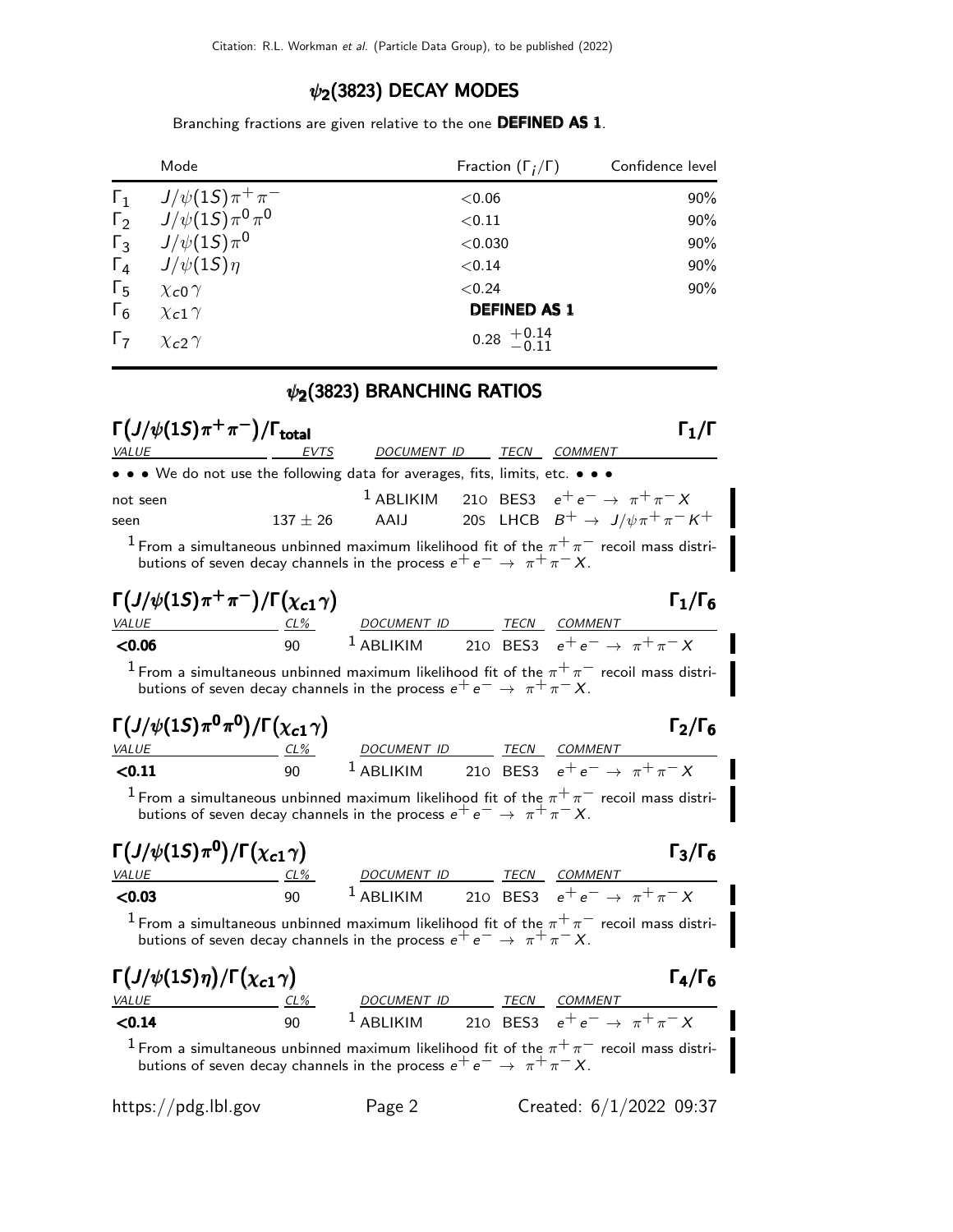| $\Gamma(\chi_{c0}\gamma)/\Gamma_{\rm total}$                                                                                                                                                                                                                                                                                                                                                                                                                                               |             |                                     |                                                                                                                                                                | $\Gamma_5/\Gamma$   |
|--------------------------------------------------------------------------------------------------------------------------------------------------------------------------------------------------------------------------------------------------------------------------------------------------------------------------------------------------------------------------------------------------------------------------------------------------------------------------------------------|-------------|-------------------------------------|----------------------------------------------------------------------------------------------------------------------------------------------------------------|---------------------|
| <i>VALUE</i>                                                                                                                                                                                                                                                                                                                                                                                                                                                                               |             | <b>DOCUMENT ID</b>                  | TECN COMMENT                                                                                                                                                   |                     |
| • • • We do not use the following data for averages, fits, limits, etc. • • •                                                                                                                                                                                                                                                                                                                                                                                                              |             |                                     |                                                                                                                                                                |                     |
| not seen                                                                                                                                                                                                                                                                                                                                                                                                                                                                                   |             |                                     | <sup>1</sup> ABLIKIM 210 BES3 $e^+e^- \rightarrow \pi^+\pi^-X$                                                                                                 |                     |
| <sup>1</sup> From a simultaneous unbinned maximum likelihood fit of the $\pi^{+}\pi^{-}$ recoil mass distri-<br>butions of seven decay channels in the process $e^+e^-\rightarrow \pi^+\pi^- X$ .                                                                                                                                                                                                                                                                                          |             |                                     |                                                                                                                                                                |                     |
| $\Gamma(\chi_{c1}\gamma)/\Gamma_{\rm total}$<br><i>VALUE</i>                                                                                                                                                                                                                                                                                                                                                                                                                               |             |                                     | EVTS DOCUMENT ID TECN COMMENT                                                                                                                                  | $\Gamma_6/\Gamma$   |
| seen                                                                                                                                                                                                                                                                                                                                                                                                                                                                                       | $33 \pm 10$ |                                     | <sup>1</sup> BHARDWAJ 13 BELL $B^{\pm} \rightarrow \chi_{c1} \gamma K^{\pm}$                                                                                   |                     |
| • • • We do not use the following data for averages, fits, limits, etc. • • •                                                                                                                                                                                                                                                                                                                                                                                                              |             |                                     |                                                                                                                                                                |                     |
| seen<br>seen                                                                                                                                                                                                                                                                                                                                                                                                                                                                               |             |                                     | 63 ± 9 <sup>2</sup> ABLIKIM 210 BES3 $e^+e^- \rightarrow \pi^+\pi^-X$<br>16 ± 5 <sup>3</sup> ABLIKIM 210 BES3 $e^+e^- \to \pi^0 \pi^0 X$                       |                     |
| <sup>1</sup> BHARDWAJ 13 reports B $(B^{\pm} \rightarrow \psi_2(3823)K^{\pm}) \times$ B $(\psi_2(3823) \rightarrow \gamma \chi_{c1}) = (9.7 \pm$<br>$(2.8 \pm 1.1) \times 10^{-6}$ with statistical significance 3.8 $\sigma$ .<br>$^2$ From a simultaneous unbinned maximum likelihood fit of the $\pi^+\pi^-$ recoil mass distri-                                                                                                                                                        |             |                                     |                                                                                                                                                                |                     |
| butions of seven decay channels in the process $e^+e^-\rightarrow \pi^+\pi^- X$ . Signal has a 11.8<br>$\sigma$ significance.<br>$3$ From a fit of the invariant $\pi^{0} \pi^{0}$ recoil-mass distribution. Signal has a 4.3 $\sigma$ significance.                                                                                                                                                                                                                                       |             |                                     |                                                                                                                                                                |                     |
|                                                                                                                                                                                                                                                                                                                                                                                                                                                                                            |             |                                     |                                                                                                                                                                |                     |
| $\Gamma(\chi_{\bm{c0}}\gamma)/\Gamma(\chi_{\bm{c1}}\gamma)$<br><i>VALUE</i>                                                                                                                                                                                                                                                                                                                                                                                                                |             | <u>CL% DOCUMENT ID TECN COMMENT</u> |                                                                                                                                                                | $\Gamma_5/\Gamma_6$ |
| < 0.24                                                                                                                                                                                                                                                                                                                                                                                                                                                                                     | 90          |                                     | <sup>1</sup> ABLIKIM 210 BES3 $e^+e^- \rightarrow \pi^+\pi^-X$                                                                                                 |                     |
| $^1$ From a simultaneous unbinned maximum likelihood fit of the $\pi^+\pi^-$ recoil mass distri-<br>butions of seven decay channels in the process $e^+e^- \rightarrow \pi^+\pi^- X$ .                                                                                                                                                                                                                                                                                                     |             |                                     |                                                                                                                                                                |                     |
| $\Gamma(\chi_{c2}\gamma)/\Gamma_{\rm total}$<br><i>VALUE</i>                                                                                                                                                                                                                                                                                                                                                                                                                               |             | DOCUMENT ID TECN COMMENT            |                                                                                                                                                                | $\Gamma_7/\Gamma$   |
| • • • We do not use the following data for averages, fits, limits, etc. • • •                                                                                                                                                                                                                                                                                                                                                                                                              |             |                                     |                                                                                                                                                                |                     |
| seen                                                                                                                                                                                                                                                                                                                                                                                                                                                                                       |             | $^1$ ABLIKIM                        | 210 BES3 $e^+e^- \to \pi^+\pi^- X$                                                                                                                             |                     |
| not seen<br>not seen                                                                                                                                                                                                                                                                                                                                                                                                                                                                       |             |                                     | <sup>2</sup> ABLIKIM 15s BES3 $e^+e^- \rightarrow \pi^+\pi^- \chi_{c2} \gamma$<br><sup>3</sup> BHARDWAJ 13 BELL $B^{\pm} \rightarrow \chi_{c2} \gamma K^{\pm}$ |                     |
| <sup>1</sup> From a simultaneous unbinned maximum likelihood fit of the $\pi^{+}\pi^{-}$ recoil mass distri-<br>butions of seven decay channels in the process $e^+e^-\rightarrow\pi^+\pi^-X$ . Signal has a 3.2 $\sigma$<br>significance.                                                                                                                                                                                                                                                 |             |                                     |                                                                                                                                                                |                     |
| <sup>2</sup> From a simultaneous unbinned maximum likelihood fit of $e^+e^-\rightarrow \pi^+\pi^-\chi_{c2}\gamma$ data<br>(the $\pi^+\pi^-$ recoil mass) taken at $\sqrt{s}$ values of 4.23, 4.26, 4.36, 4.42, and 4.60 GeV to<br>simulated events including both $\psi(2S) \to \chi_{c2} \gamma$ and $\psi_2(3823) \to \chi_{c2} \gamma$ together, with floating mass scale offset for $\psi(2S)$ , $\psi_2(3823)$ mass floating (fixed to that above), and<br>zero $\psi_2(3823)$ width. |             |                                     |                                                                                                                                                                |                     |
| <sup>3</sup> BHARDWAJ 13 reports B $(B^{\pm} \rightarrow \psi_2(3823)K^{\pm}) \times B(\psi_2(3823) \rightarrow \gamma \chi_c$ <sub>2</sub> ) < 3.6 $\times$<br>$10^{-6}$ at 90% CL.                                                                                                                                                                                                                                                                                                       |             |                                     |                                                                                                                                                                |                     |
| $\Gamma(\chi_{c2}\gamma)/\Gamma(\chi_{c1}\gamma)$<br>VALUE CL% EVTS                                                                                                                                                                                                                                                                                                                                                                                                                        |             |                                     | DOCUMENT ID TECN COMMENT                                                                                                                                       | $\Gamma_7/\Gamma_6$ |
| $\overline{0.28^{+0.14}_{-0.11}\pm 0.02}$ $\overline{9\pm 4}$                                                                                                                                                                                                                                                                                                                                                                                                                              |             |                                     | <sup>1</sup> ABLIKIM 210 BES3 $e^+e^- \rightarrow \pi^+ \pi^- \chi_{c2} \gamma$                                                                                |                     |
|                                                                                                                                                                                                                                                                                                                                                                                                                                                                                            |             |                                     |                                                                                                                                                                |                     |

https://pdg.lbl.gov Page 3 Created: 6/1/2022 09:37